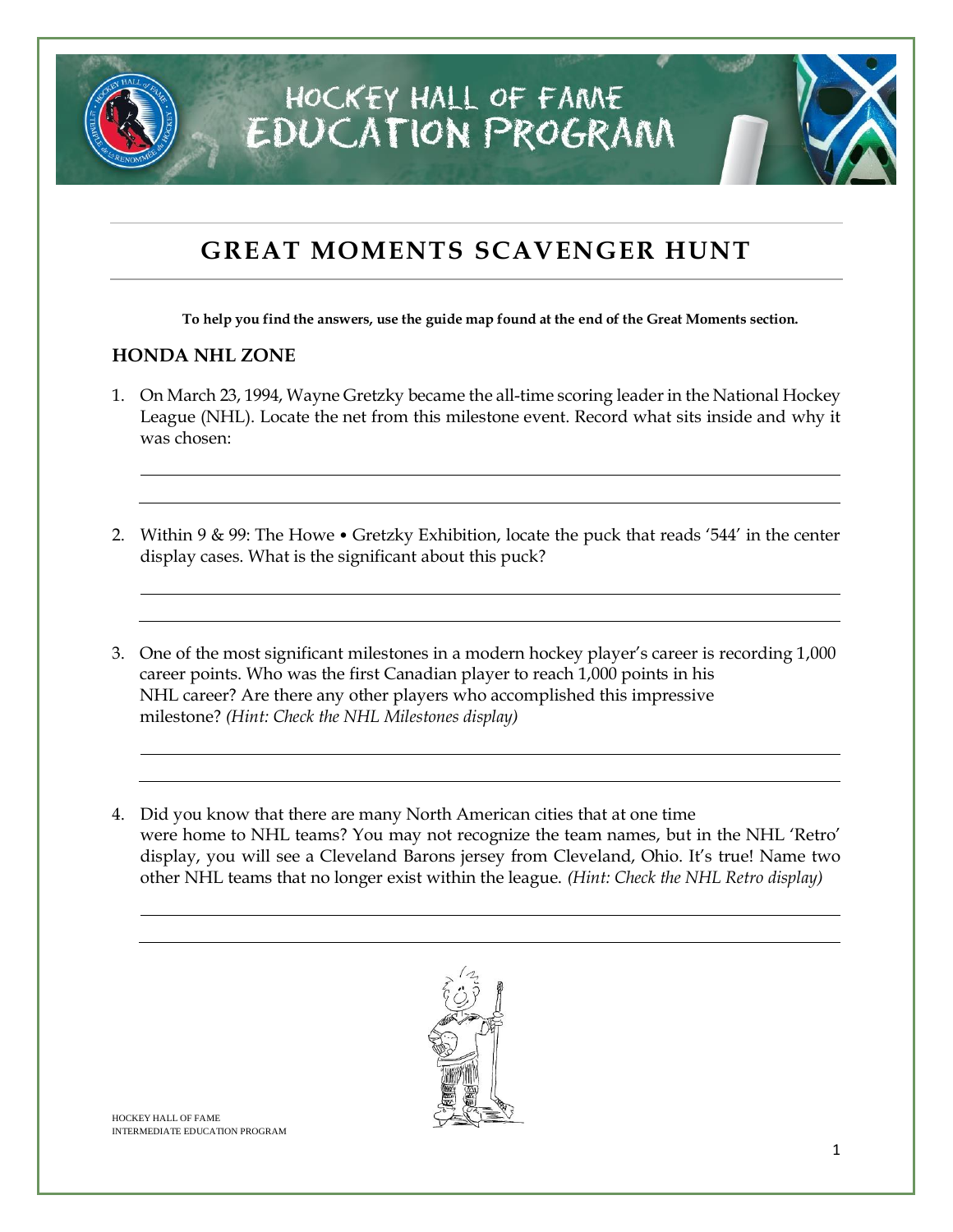### **STANLEY CUP DYNASTIES**

- 5. In the 1951 Stanley Cup Final, the Toronto Maple Leafs defeated the Montreal Canadiens in five games to become the Stanley Cup champions for the fourth time in five years. A silver tray was presented to Fern Flaman of the Maple Leafs following their victory. What was so unique about this Stanley Cup Final series that the record still exists today?
- 6. Name five players who were on every Stanley Cup-winning team during the Edmonton Oilers dynasty from 1983-84 to 1989-90?

#### **MONTREAL CANADIENS DRESSING ROOM**

- 7. On March 21, 1973, Frank Mahovlich scored the game-winning goal against the Vancouver Canucks, clinching first place in the Eastern Division. What else about that night was significant for Frank?
- 8. As you walk into the Montreal Canadiens Dressing Room, you'll notice many players on the wall who have been honoured for their contribution to the game of hockey. What famous passage is written on the wall with the portraits of the team's greatest players? Why do you think the passage is there?



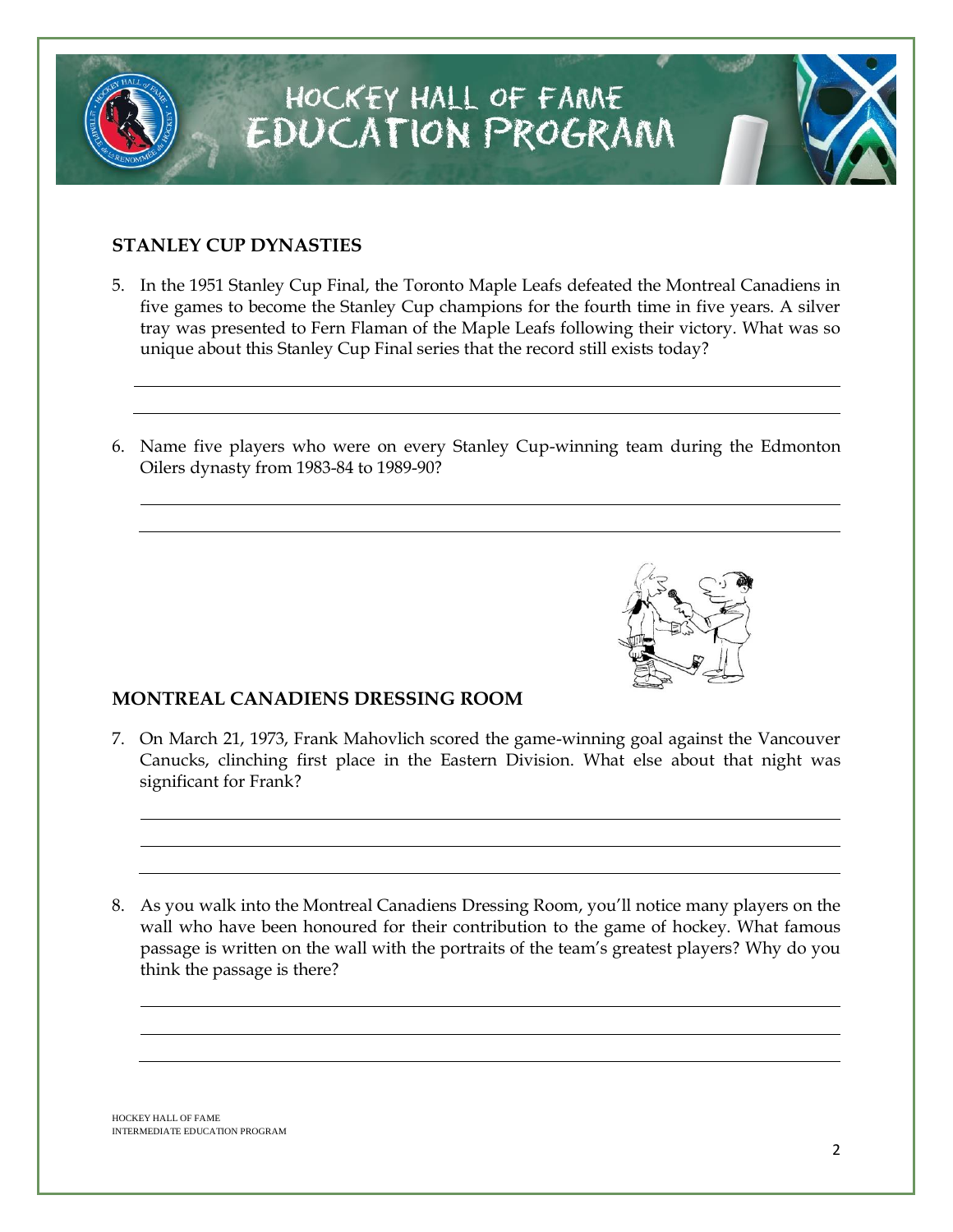

#### **HOMETOWN HOCKEY**

9. What NHL great and Hockey Hall of Fame Honoured Member is from Brantford, Ontario? What year was he Inducted? What is special about that year for this player?

10. The passion to play the game extends to all individuals, regardless of the limitations. Individuals adapt their current circumstances to simply experience the joy of playing hockey. Describe what adaptations have been made in order for athletes to participate in this sport:

#### **TISSOT WORLD OF HOCKEY**

11. At the international level of hockey competition, many types of awards are given to teams that have succeeded in tournaments. List three different types of awards:

| <b>.</b> |  |  |
|----------|--|--|
| ◠        |  |  |
| <u>.</u> |  |  |
| ર<br>◡.  |  |  |
|          |  |  |

12. The 'Golden Goal' was the famous goal scored by Sidney Crosby to give Canada the Gold Medal over the United States at the 2010 Winter Olympics. Most of the country was on edge watching this spectacular moment. How many Canadians watched at least some part of the game?

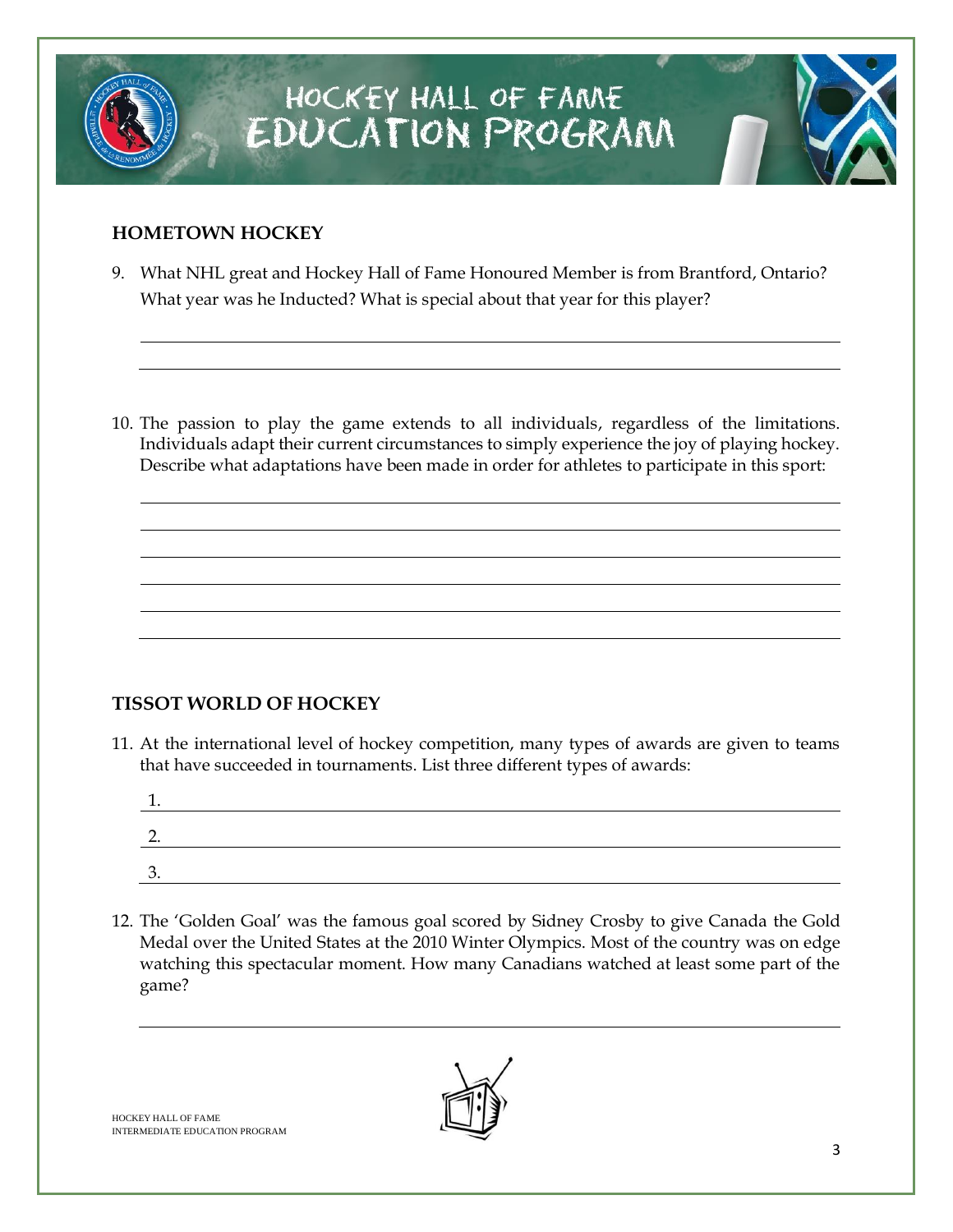13. The 'Summit Series' was the first competition between the best Soviet players and the best Canadian NHL players in an eight-game series held in September 1972. Who won and why was this series so important to Canadians?

#### **ESSO GREAT HALL**

- 14. Lester Patrick is noted for contributing to the legacy of hockey and his name continues to be part of the game. As you walk up to the Esso Great Hall, you will find a statue commemorating his contribution to the game. To his right, what else is honoured?
- 15. The Art Ross Trophy, Frank Calder Trophy and the King Clancy Memorial Trophy are just some of the trophies you will find in the Hockey Hall of Fame. What achievements do these trophies represent?

Art Ross Trophy:

Frank Calder Trophy:

King Clancy Memorial Trophy:

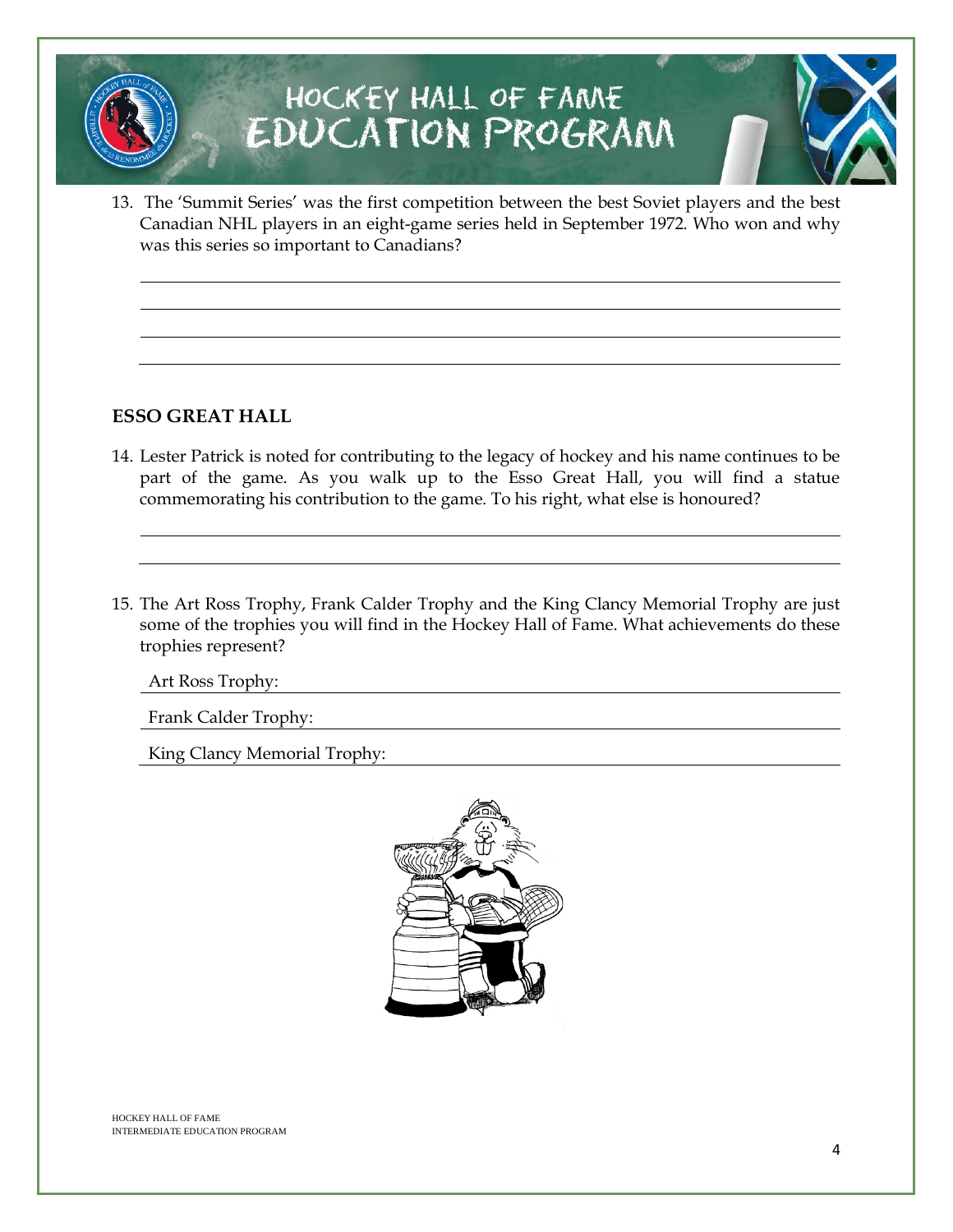

16. The Honoured Members of the Hockey Hall of Fame are highlighted on a glass wall within the beautifully restored Esso Great Hall. Use the Honoured Members' biographies to match up the Honoured Member with a fact from their plaque.

**Honoured Members:** *Danielle Goyette, Teemu Selanne, Doug Gilmour, Grant Fuhr, Lanny McDonald*

I was the first winner of the King Clancy Memorial Trophy:

I was the flag bearer for the 2006 Olympic Opening Ceremonies:

I captured five Stanley Cups and the Vezina Trophy:

My nickname is the 'Finnish Flash':

I won the Stanley Cup with the Calgary Flames in 1989:

- 17. Lord Stanley's Cup is over 125 years old! In that time, the Cup has been through many changes from the original bowl to its present form. How many changes were there? Circle the correct answer.
	- A. 3
	- B. 5
	- C. 4